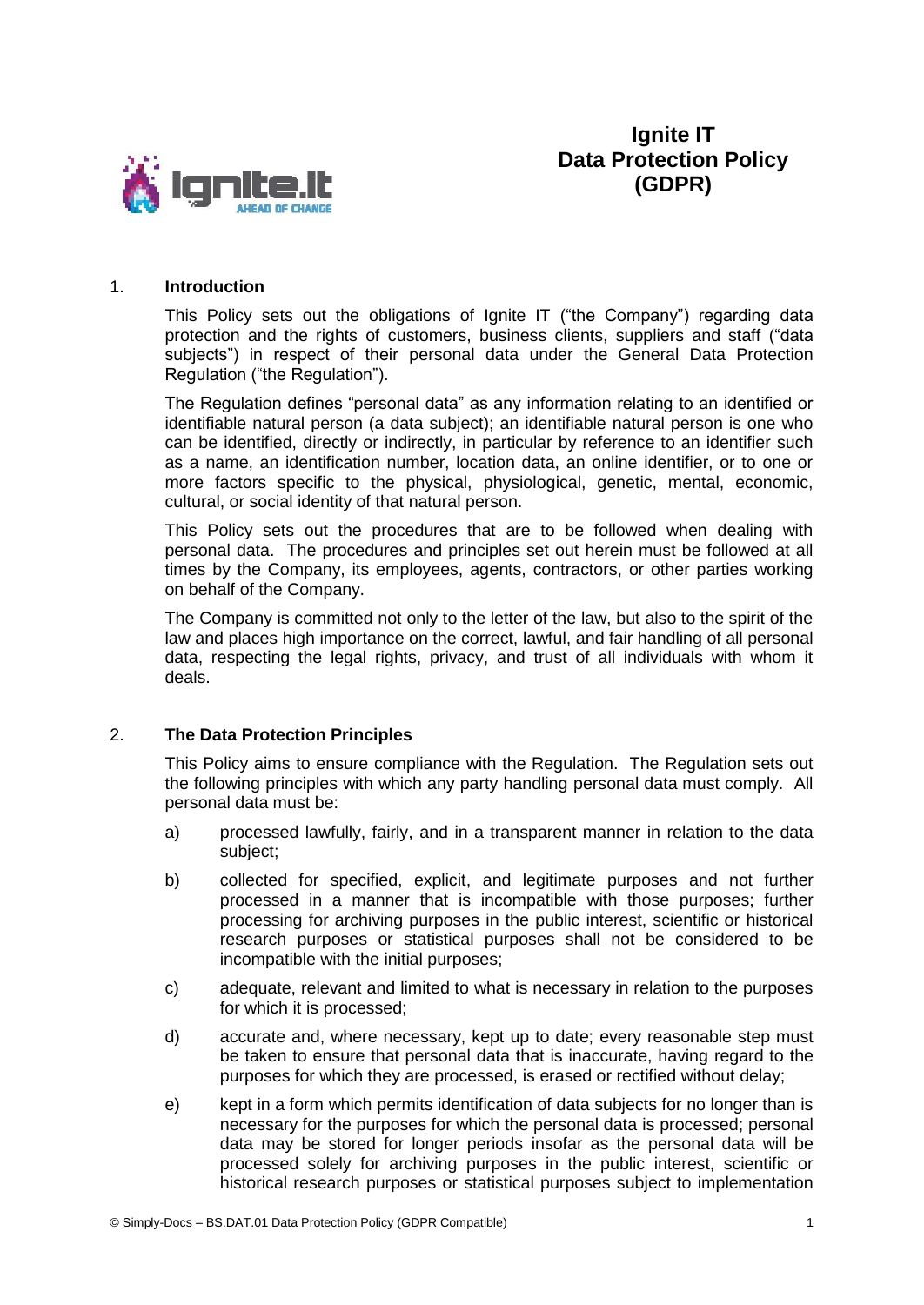of the appropriate technical and organisational measures required by the Regulation in order to safeguard the rights and freedoms of the data subject;

f) processed in a manner that ensures appropriate security of the personal data, including protection against unauthorised or unlawful processing and against accidental loss, destruction or damage, using appropriate technical or organisational measures.

# 3. **Lawful, Fair, and Transparent Data Processing**

The Regulation seeks to ensure that personal data is processed lawfully, fairly, and transparently, without adversely affecting the rights of the data subject. The Regulation states that processing of personal data shall be lawful if at least one of the following applies:

- a) the data subject has given consent to the processing of his or her personal data for one or more specific purposes;
- b) processing is necessary for the performance of a contract to which the data subject is a party or in order to take steps at the request of the data subject prior to entering into a contract;
- c) processing is necessary for compliance with a legal obligation to which the controller is subject;
- d) processing is necessary to protect the vital interests of the data subject or of another natural person;
- e) processing is necessary for the performance of a task carried out in the public interest or in the exercise of official authority vested in the controller;
- f) processing is necessary for the purposes of the legitimate interests pursued by the controller or by a third party, except where such interests are overridden by the fundamental rights and freedoms of the data subject which require protection of personal data, in particular where the data subject is a child.

#### 4. **Processed for Specified, Explicit and Legitimate Purposes**

- 4.1 The Company collects and processes the personal data set out in Part 21 of this Policy. This may include personal data received directly from data subjects (for example, contact details used when a data subject communicates with us) and data received from third parties (for example, Customers or clients of other organisations for which we provide a service. )
- 4.2 The Company only processes personal data for the specific purposes set out in Part 21 of this Policy (or for other purposes expressly permitted by the Regulation). The purposes for which we process personal data will be informed to data subjects at the time that their personal data is collected, where it is collected directly from them, or as soon as possible (not more than one calendar month) after collection where it is obtained from a third party.

#### 5. **Adequate, Relevant and Limited Data Processing**

The Company will only collect and process personal data for and to the extent necessary for the specific purpose(s) informed to data subjects as under Part 4, above.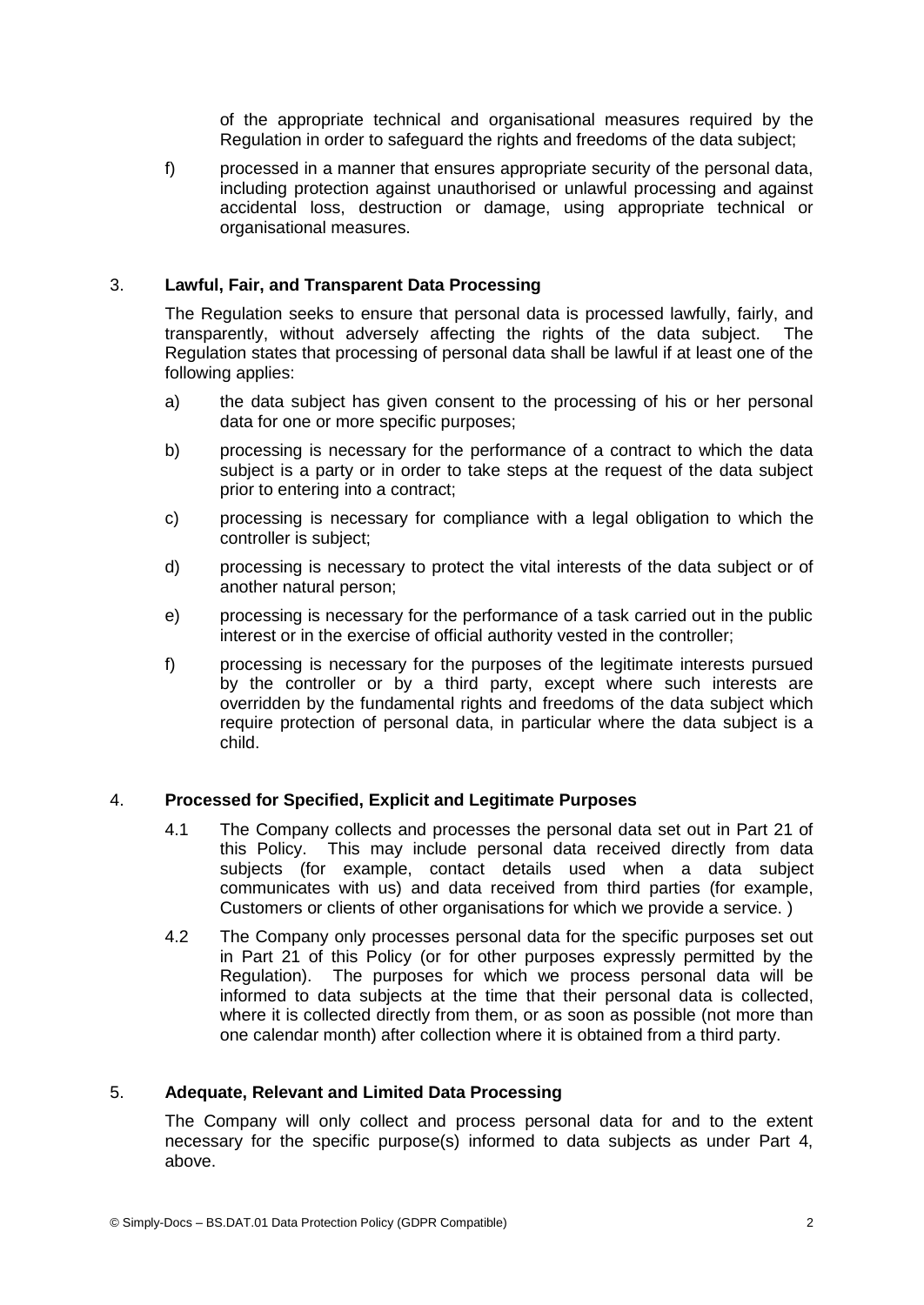# 6. **Accuracy of Data and Keeping Data Up To Date**

The Company shall ensure that all personal data collected and processed is kept accurate and up-to-date. The accuracy of data shall be checked when it is collected and at regular intervals thereafter. Where any inaccurate or out-of-date data is found, all reasonable steps will be taken without delay to amend or erase that data, as appropriate.

# 7. **Timely Processing**

The Company shall not keep personal data for any longer than is necessary in light of the purposes for which that data was originally collected and processed. When the data is no longer required, all reasonable steps will be taken to erase it without delay.

## 8. **Secure Processing**

The Company shall ensure that all personal data collected and processed is kept secure and protected against unauthorised or unlawful processing and against accidental loss, destruction or damage. Further details of the data protection and organisational measures which shall be taken are provided in Parts 22 and 23 of this Policy.

## 9. **Accountability**

- 9.1 The Company's data protection officer is Ken Callaghan.
- 9.2 The Company shall keep written internal records of all personal data collection, holding, and processing, which shall incorporate the following information:
- a) The name and details of the Company, its data protection officer, and any applicable third party data controllers;
- b) The purposes for which the Company processes personal data;
- c) Details of the categories of personal data collected, held, and processed by the Company; and the categories of data subject to which that personal data relates;
- d) Details (and categories) of any third parties that will receive personal data from the Company;
- e) Details of any transfers of personal data to non-EEA countries including all mechanisms and security safeguards;
- f) Details of how long personal data will be retained by the Company; and
- g) Detailed descriptions of all technical and organisational measures taken by the Company to ensure the security of personal data.

## 10. **Privacy Impact Assessments**

The Company shall carry out Privacy Impact Assessments when and as required under the Regulation. Privacy Impact Assessments shall be overseen by the Company's data protection officer and shall address the following areas of importance: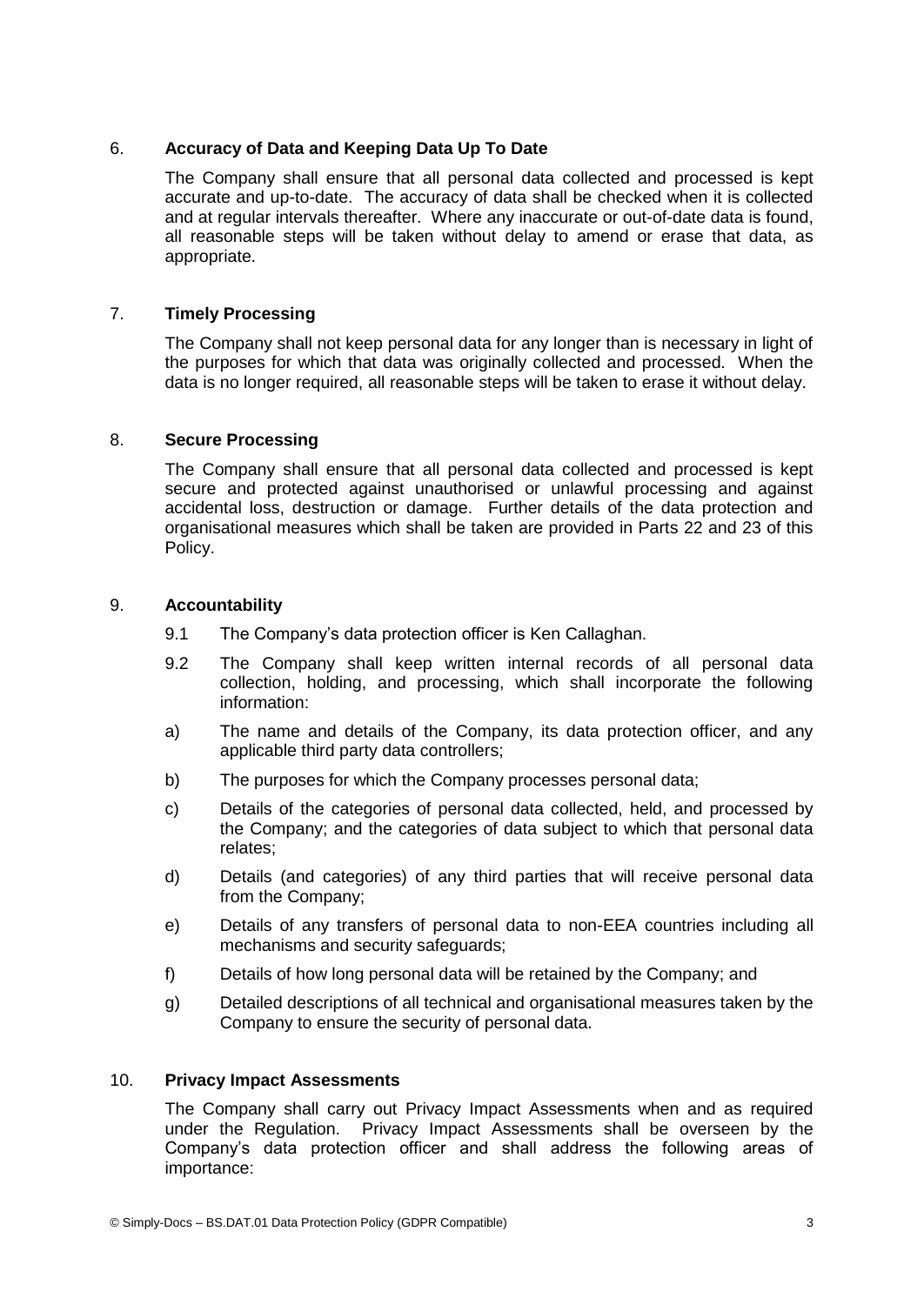- 10.1 The purpose(s) for which personal data is being processed and the processing operations to be carried out on that data;
- 10.2 Details of the legitimate interests being pursued by the Company;
- 10.3 An assessment of the necessity and proportionality of the data processing with respect to the purpose(s) for which it is being processed;
- 10.4 An assessment of the risks posed to individual data subjects; and
- 10.5 Details of the measures in place to minimise and handle risks including safeguards, data security, and other measures and mechanisms to ensure the protection of personal data, sufficient to demonstrate compliance with the Regulation.

# 11. **The Rights of Data Subjects**

The Regulation sets out the following rights applicable to data subjects:

- a) The right to be informed;
- b) The right of access;
- c) The right to rectification;
- d) The right to erasure (also known as the 'right to be forgotten');
- e) The right to restrict processing;
- f) The right to data portability;
- g) The right to object;
- h) Rights with respect to automated decision-making and profiling.

#### 12. **Keeping Data Subjects Informed**

- 12.1 The Company shall ensure that the following information is provided to every data subject when personal data is collected:
- a) Details of the Company including, but not limited to, the identity of Ken Callaghan, its Data Protection Officer;
- b) The purpose(s) for which the personal data is being collected and will be processed (as detailed in Part 21 of this Policy) and the legal basis justifying that collection and processing;
- c) Where applicable, the legitimate interests upon which the Company is justifying its collection and processing of the personal data;
- d) Where the personal data is not obtained directly from the data subject, the categories of personal data collected and processed;
- e) Where the personal data is to be transferred to one or more third parties, details of those parties;
- f) Where the personal data is to be transferred to a third party that is located outside of the European Economic Area (the "EEA"), details of that transfer, including but not limited to the safeguards in place (see Part 24 of this Policy for further details concerning such third country data transfers);
- g) Details of the length of time the personal data will be held by the Company (or, where there is no predetermined period, details of how that length of time will be determined);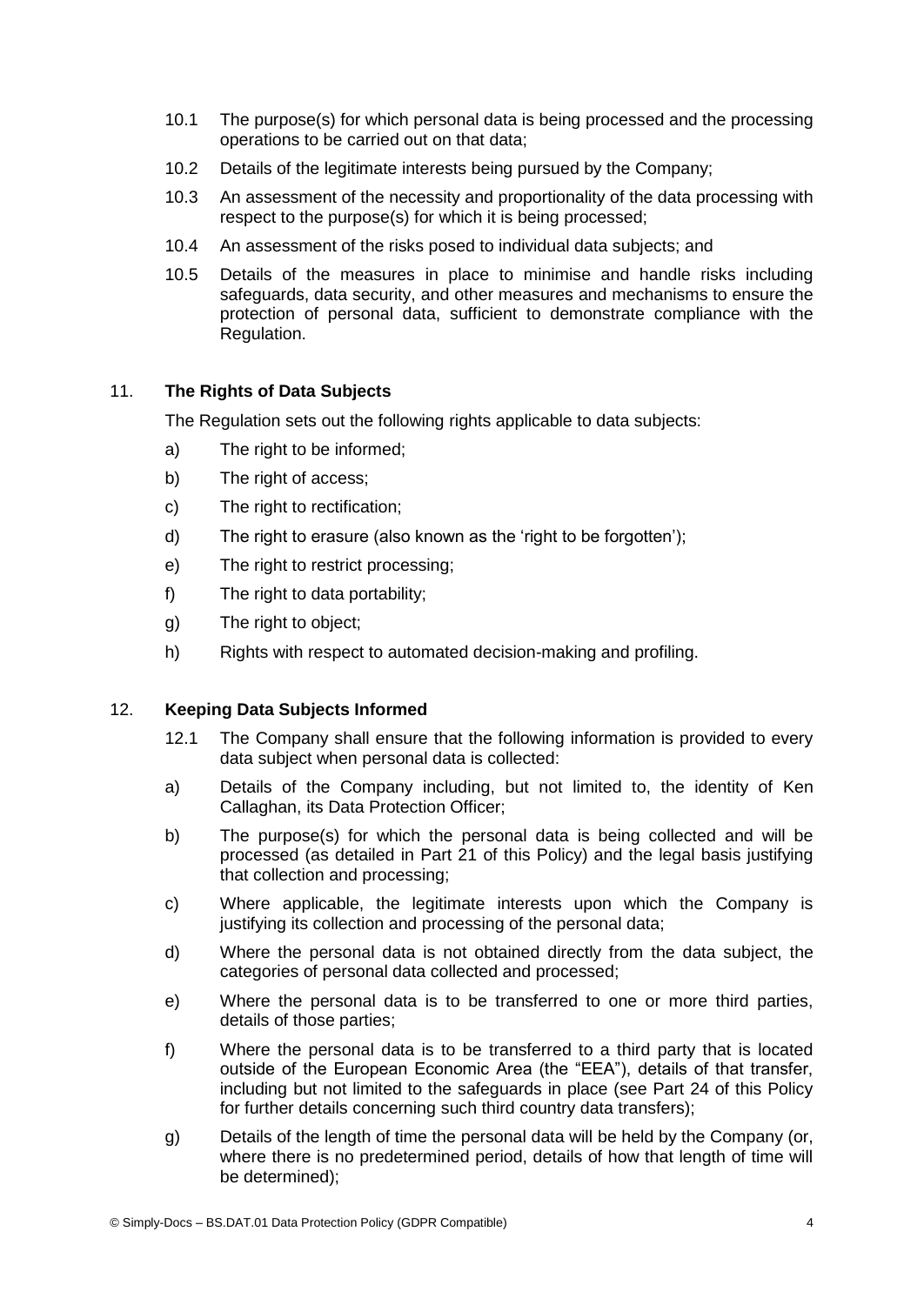- h) Details of the data subiect's rights under the Regulation:
- i) Details of the data subject's right to withdraw their consent to the Company's processing of their personal data at any time;
- j) Details of the data subject's right to complain to the Information Commissioner's Office (the 'supervisory authority' under the Regulation);
- k) Where applicable, details of any legal or contractual requirement or obligation necessitating the collection and processing of the personal data and details of any consequences of failing to provide it;
- l) Details of any automated decision-making that will take place using the personal data (including but not limited to profiling), including information on how decisions will be made, the significance of those decisions and any consequences.
- 12.2 The information set out above in Part 12.1 shall be provided to the data subject at the following applicable time:
	- 12.2.1 Where the personal data is obtained from the data subject directly, at the time of collection;
	- 12.2.2 Where the personal data is not obtained from the data subject directly (i.e. from another party):
	- a) If the personal data is used to communicate with the data subject, at the time of the first communication; or
	- b) If the personal data is to be disclosed to another party, before the personal data is disclosed; or
	- c) In any event, not more than one month after the time at which the Company obtains the personal data.

# 13. **Data Subject Access**

- 13.1 A data subject may make a subject access request ("SAR") at any time to find out more about the personal data which the Company holds about them. The Company is normally required to respond to SARs within one month of receipt (this can be extended by up to two months in the case of complex and/or numerous requests, and in such cases the data subject shall be informed of the need for the extension).
- 13.2 All subject access requests received must be forwarded to Ken Callaghan, the Company's data protection officer.
- 13.3 The Company does not charge a fee for the handling of normal SARs. The Company reserves the right to charge reasonable fees for additional copies of information that has already been supplied to a data subject, and for requests that are manifestly unfounded or excessive, particularly where such requests are repetitive.

## 14. **Rectification of Personal Data**

14.1 If a data subject informs the Company that personal data held by the Company is inaccurate or incomplete, requesting that it be rectified, the personal data in question shall be rectified, and the data subject informed of that rectification, within one month of receipt the data subject's notice (this can be extended by up to two months in the case of complex requests, and in such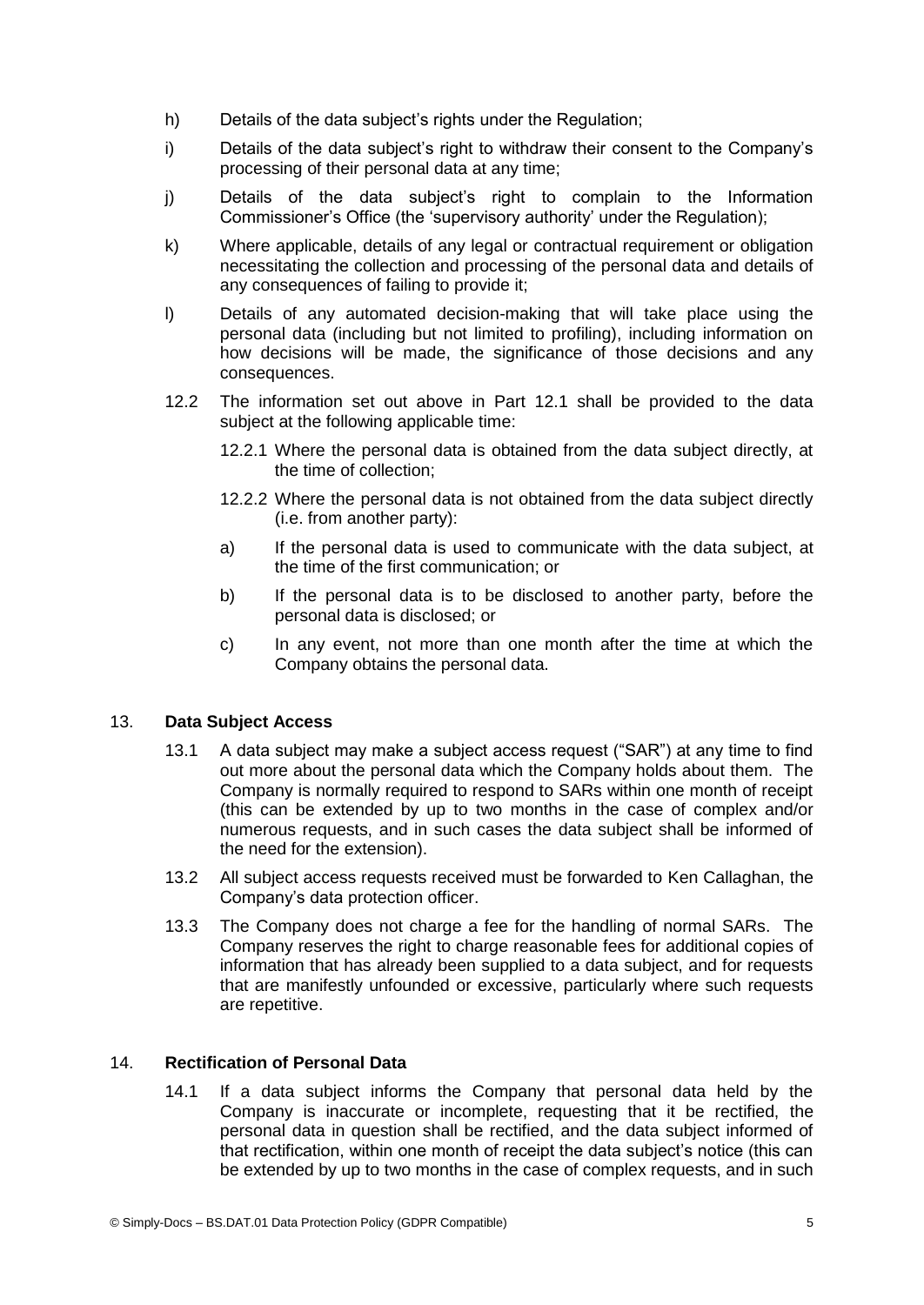cases the data subject shall be informed of the need for the extension).

14.2 In the event that any affected personal data has been disclosed to third parties, those parties shall be informed of any rectification of that personal data.

## 15. **Erasure of Personal Data**

- 15.1 Data subjects may request that the Company erases the personal data it holds about them in the following circumstances:
- a) It is no longer necessary for the Company to hold that personal data with respect to the purpose for which it was originally collected or processed;
- b) The data subject wishes to withdraw their consent to the Company holding and processing their personal data;
- c) The data subject objects to the Company holding and processing their personal data (and there is no overriding legitimate interest to allow the Company to continue doing so) (see Part 18 of this Policy for further details concerning data subjects' rights to object);
- d) The personal data has been processed unlawfully;
- e) The personal data needs to be erased in order for the Company to comply with a particular legal obligation**;**
- f) The personal data is being held and processed for the purpose of providing information society services to a child.
- 15.2 Unless the Company has reasonable grounds to refuse to erase personal data, all requests for erasure shall be complied with, and the data subject informed of the erasure, within one month of receipt of the data subject's request (this can be extended by up to two months in the case of complex requests, and in such cases the data subject shall be informed of the need for the extension).
- 15.3 In the event that any personal data that is to be erased in response to a data subject request has been disclosed to third parties, those parties shall be informed of the erasure (unless it is impossible or would require disproportionate effort to do so).

#### 16. **Restriction of Personal Data Processing**

- 16.1 Data subjects may request that the Company ceases processing the personal data it holds about them. If a data subject makes such a request, the Company shall retain only the amount of personal data pertaining to that data subject that is necessary to ensure that no further processing of their personal data takes place.
- 16.2 In the event that any affected personal data has been disclosed to third parties, those parties shall be informed of the applicable restrictions on processing it (unless it is impossible or would require disproportionate effort to do so).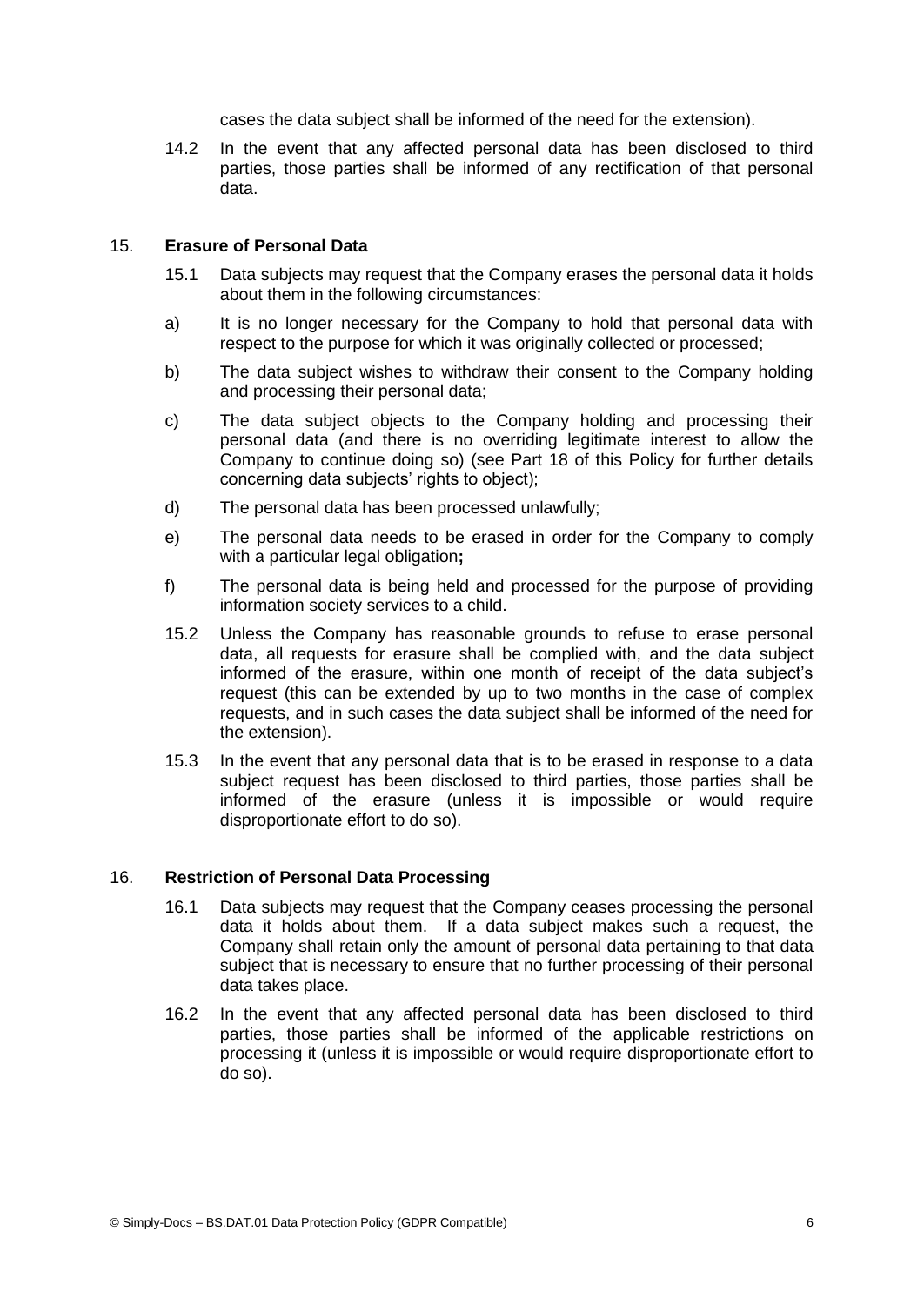# 17. **[Data Portability]**

- 17.1 The Company processes personal data using automated means.
- 17.2 Where data subjects have given their consent to the Company to process their personal data in such a manner or the processing is otherwise required for the performance of a contract between the Company and the data subject, data subjects have the legal right under the Regulation to receive a copy of their personal data and to use it for other purposes (namely transmitting it to other data controllers, e.g. other organisations).
- 17.3 To facilitate the right of data portability, the Company shall make available all applicable personal data to data subjects in the following format**[**s**]**:
- a) Electronic format;
- b) Printed media.
- 17.4 Where technically feasible, if requested by a data subject, personal data shall be sent directly to another data controller.
- 17.5 All requests for copies of personal data shall be complied with within one month of the data subject's request (this can be extended by up to two months in the case of complex requests in the case of complex or numerous requests, and in such cases the data subject shall be informed of the need for the extension).

## 18. **Objections to Personal Data Processing**

- 18.1 Data subjects have the right to object to the Company processing their personal data based on legitimate interests (including profiling), direct marketing (including profiling), and processing for scientific and/or historical research and statistics purposes.
- 18.2 Where a data subject objects to the Company processing their personal data based on its legitimate interests, the Company shall cease such processing forthwith, unless it can be demonstrated that the Company's legitimate grounds for such processing override the data subject's interests, rights and freedoms; or the processing is necessary for the conduct of legal claims.
- 18.3 Where a data subject objects to the Company processing their personal data for direct marketing purposes, the Company shall cease such processing forthwith.
- 18.4 Where a data subject objects to the Company processing their personal data for scientific and/or historical research and statistics purposes, the data subject must, under the Regulation, 'demonstrate grounds relating to his or her particular situation'. The Company is not required to comply if the research is necessary for the performance of a task carried out for reasons of public interest.

#### 19. **Automated Decision-Making**

19.1 In the event that the Company uses personal data for the purposes of automated decision-making and those decisions have a legal (or similarly significant effect) on data subjects, data subjects have the right to challenge to such decisions under the Regulation, requesting human intervention, expressing their own point of view, and obtaining an explanation of the decision from the Company.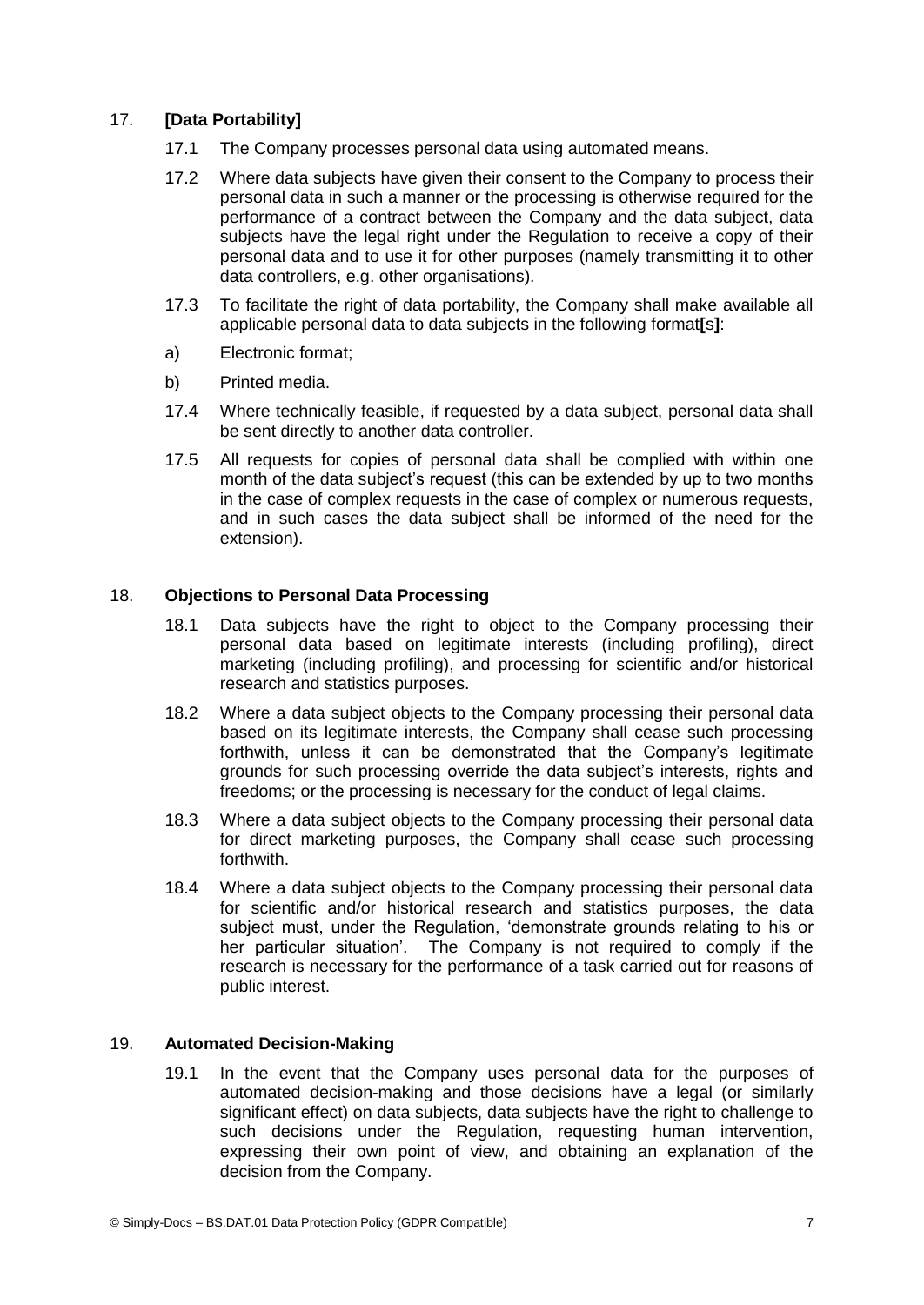- 19.2 The right described in Part 19.1 does not apply in the following circumstances:
- a) The decision is necessary for the entry into, or performance of, a contract between the Company and the data subject;
- b) The decision is authorised by law; or
- c) The data subject has given their explicit consent.

# 20. **Profiling**

Where the Company uses personal data for profiling purposes, the following shall apply:

- a) Clear information explaining the profiling will be provided, including its significance and the likely consequences;
- b) Appropriate mathematical or statistical procedures will be used;
- c) Technical and organisational measures necessary to minimise the risk of errors and to enable such errors to be easily corrected shall be implemented; and
- d) All personal data processed for profiling purposes shall be secured in order to prevent discriminatory effects arising out of profiling (see Parts 22 and 23 of this Policy for more details on data security).

# 21. **Personal Data**

The following personal data may be collected, held, and processed by the Company:

- a) Names addresses, and contact details for business clients. Data will be collected, held and processed in order to maintain contact with our client for the purposes of carrying out commercial enterprise.
- b) Names, addresses, contact details along with other data provided by Organisations who are contracted to us to provide a service to their clients. Data is provided by the Organisation, stored and accessed in order to provide the service for which we are contracted.
- c) Data relating to employees and sub contractors, to include names, addresses, contact details, National Insurance numbers, health information and other personal information relating to employment and service provision through contacting

### 22. **Data Protection Measures**

The Company shall ensure that all its employees, agents, contractors, or other parties working on its behalf comply with the following when working with personal data:

- a) All emails containing personal data must be encrypted
- b) Where any personal data is to be erased or otherwise disposed of for any reason (including where copies have been made and are no longer needed), it should be securely deleted and disposed of. Hardcopies should be shredded, and electronic copies should be deleted securely using hard drive shredding.
- c) Personal data may be transmitted over secure networks only; transmission over unsecured networks is not permitted in any circumstances;
- d) Personal data may not be transmitted over a wireless network if there is a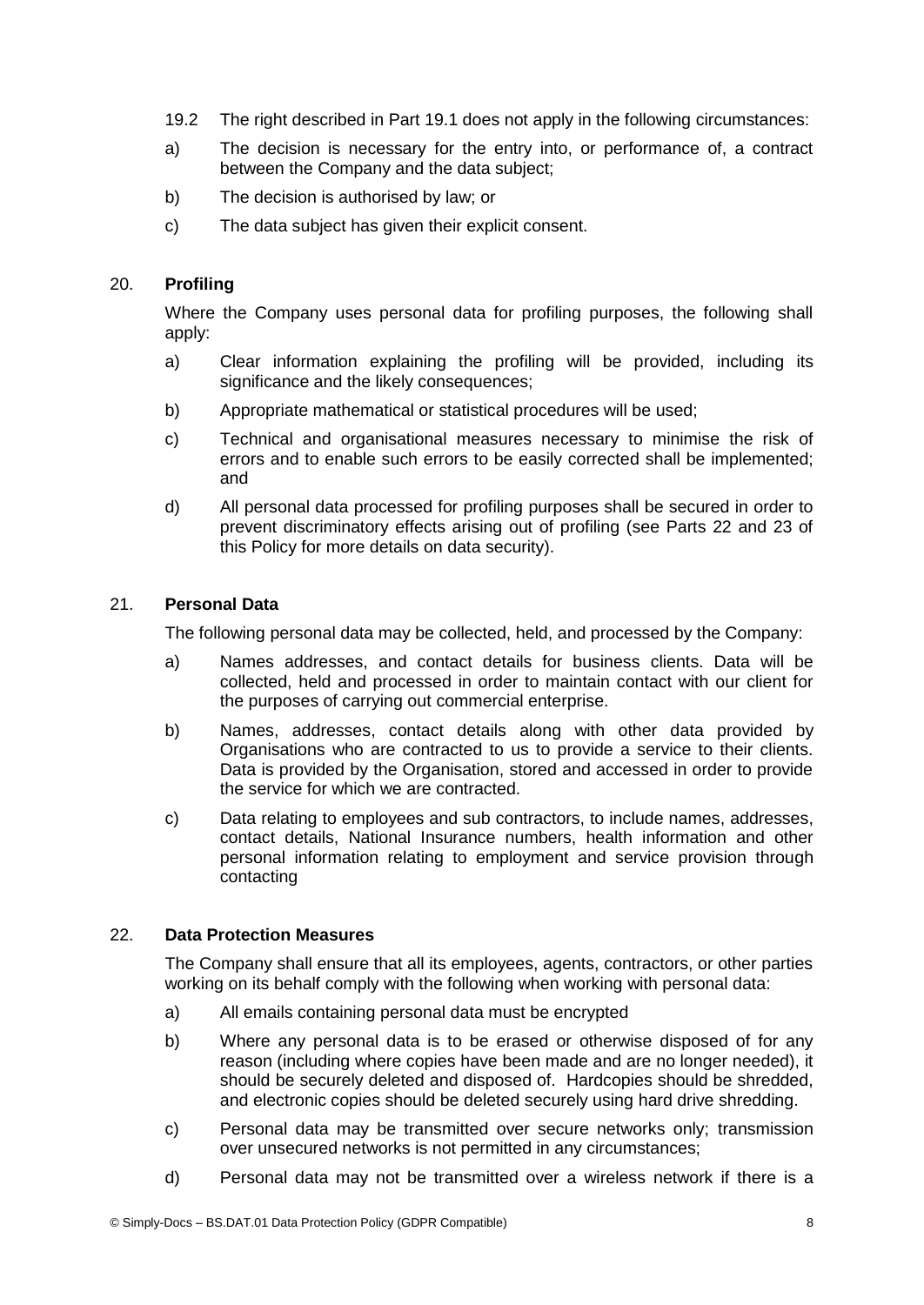wired alternative that is reasonably practicable;

- e) Personal data contained in the body of an email, whether sent or received, should be copied from the body of that email and stored securely. The email itself should be deleted. All temporary files associated therewith should also be deleted;
- f) Where Personal data is to be sent by facsimile transmission the recipient should be informed in advance of the transmission and should be waiting by the fax machine to receive the data;
- g) Where Personal data is to be transferred in hardcopy form it should be passed directly to the recipient or sent using a signed for delivery service;
- h) No personal data may be shared informally and if an employee, agent, subcontractor, or other party working on behalf of the Company requires access to any personal data that they do not already have access to, such access should be formally requested from Ken Callaghan.
- i) All hardcopies of personal data, along with any electronic copies stored on physical, removable media should be stored securely in a locked box, drawer, cabinet or similar;
- j) No personal data may be transferred to any employees, agents, contractors, or other parties, whether such parties are working on behalf of the Company or not, without the authorisation of Ken Callaghan;
- k) Personal data must be handled with care at all times and should not be left unattended or on view to unauthorised employees, agents, sub-contractors or other parties at any time;
- l) If personal data is being viewed on a computer screen and the computer in question is to be left unattended for any period of time, the user must lock the computer and screen before leaving it;
- m) No personal data should be stored on any mobile device (including, but not limited to, laptops, tablets and smartphones), whether such device belongs to the Company or otherwise without the formal written approval of Ken Callaghan and, in the event of such approval, strictly in accordance with all instructions and limitations described at the time the approval is given, and for no longer than is absolutely necessary.
- n) No personal data should be transferred to any device personally belonging to an employee and personal data may only be transferred to devices belonging to agents, contractors, or other parties working on behalf of the Company where the party in question has agreed to comply fully with the letter and spirit of this Policy and of the Regulation (which may include demonstrating to the Company that all suitable technical and organisational measures have been taken);
- o) All personal data stored electronically should be backed up on a daily or weekly basis with backups stored offsite. All backups should be encrypted
- p) All electronic copies of personal data should be stored securely using passwords and data encryption;
- q) All passwords used to protect personal data should be changed regularly and should not use words or phrases that can be easily guessed or otherwise compromised. All passwords must contain a combination of uppercase and lowercase letters, numbers, and symbols. All software used by the Company is designed to require such passwords;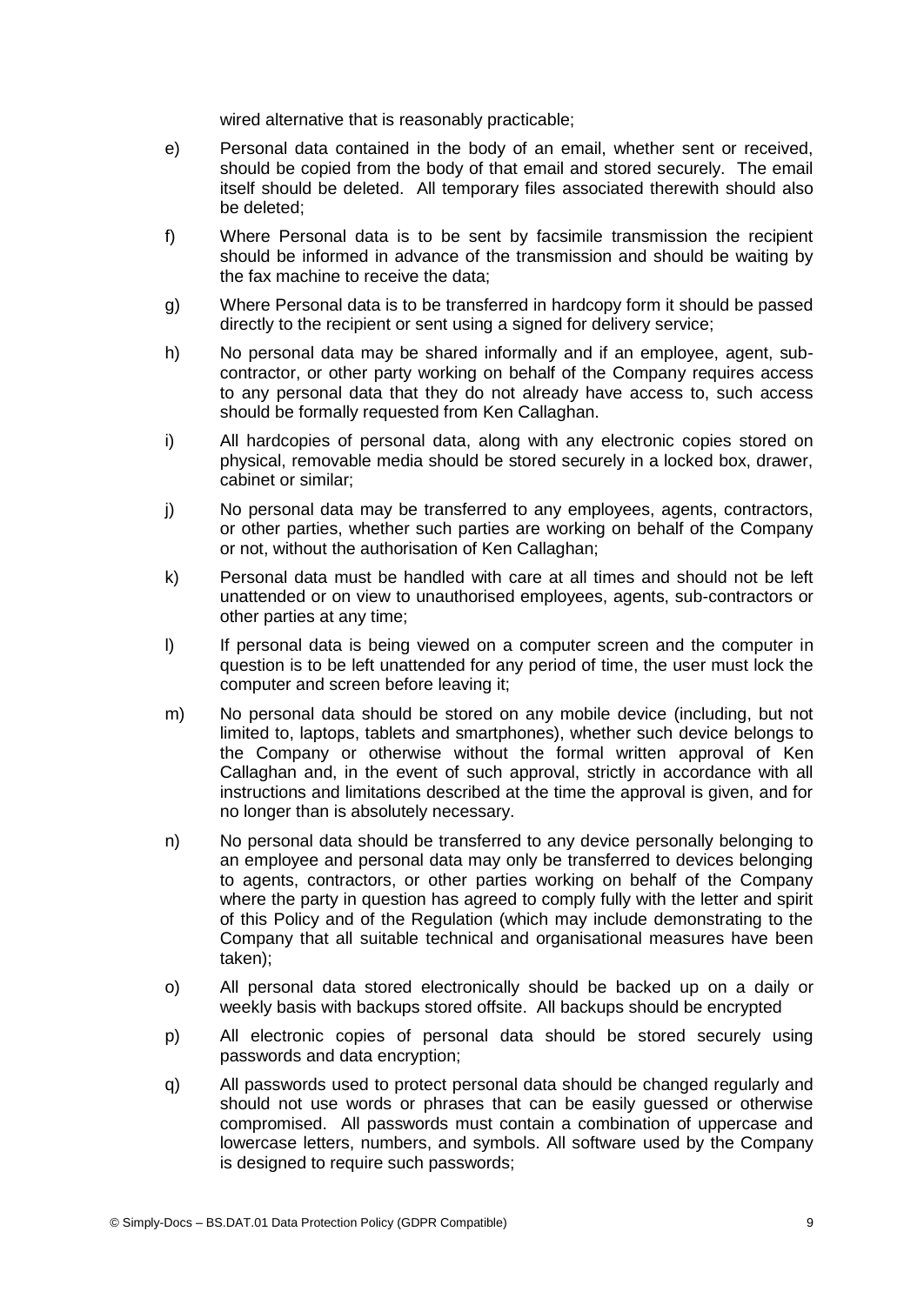- r) Under no circumstances should any passwords be written down or shared between any employees, agents, contractors, or other parties working on behalf of the Company, irrespective of seniority or department. If a password is forgotten, it must be reset using the applicable method. IT staff do not have access to passwords;
- s) Where personal data held by the Company is used for marketing purposes, it shall be the responsibility of Ken Callaghan to ensure that no data subjects have added their details to any marketing preference databases including, but not limited to, the Telephone Preference Service, the Mail Preference Service, the Email Preference Service, and the Fax Preference Service. Such details should be checked at least annually.

# 23. **Organisational Measures**

The Company shall ensure that the following measures are taken with respect to the collection, holding, and processing of personal data:

- a) All employees, agents, contractors, or other parties working on behalf of the Company shall be made fully aware of both their individual responsibilities and the Company's responsibilities under the Regulation and under this Policy, and shall be provided with a copy of this Policy;
- b) Only employees, agents, sub-contractors, or other parties working on behalf of the Company that need access to, and use of, personal data in order to carry out their assigned duties correctly shall have access to personal data held by the Company;
- c) All employees, agents, contractors, or other parties working on behalf of the Company handling personal data will be appropriately trained to do so;
- d) All employees, agents, contractors, or other parties working on behalf of the Company handling personal data will be appropriately supervised;
- e) Methods of collecting, holding and processing personal data shall be regularly evaluated and reviewed;
- f) The performance of those employees, agents, contractors, or other parties working on behalf of the Company handling personal data shall be regularly evaluated and reviewed;
- g) All employees, agents, contractors, or other parties working on behalf of the Company handling personal data will be bound to do so in accordance with the principles of the Regulation and this Policy by contract;
- h) All agents, contractors, or other parties working on behalf of the Company handling personal data must ensure that any and all of their employees who are involved in the processing of personal data are held to the same conditions as those relevant employees of the Company arising out of this Policy and the Regulation;
- i) Where any agent, contractor or other party working on behalf of the Company handling personal data fails in their obligations under this Policy that party shall indemnify and hold harmless the Company against any costs, liability, damages, loss, claims or proceedings which may arise out of that failure.

# 24. **Transferring Personal Data to a Country Outside the EEA**

24.1 The Company may from time to time transfer ('transfer' includes making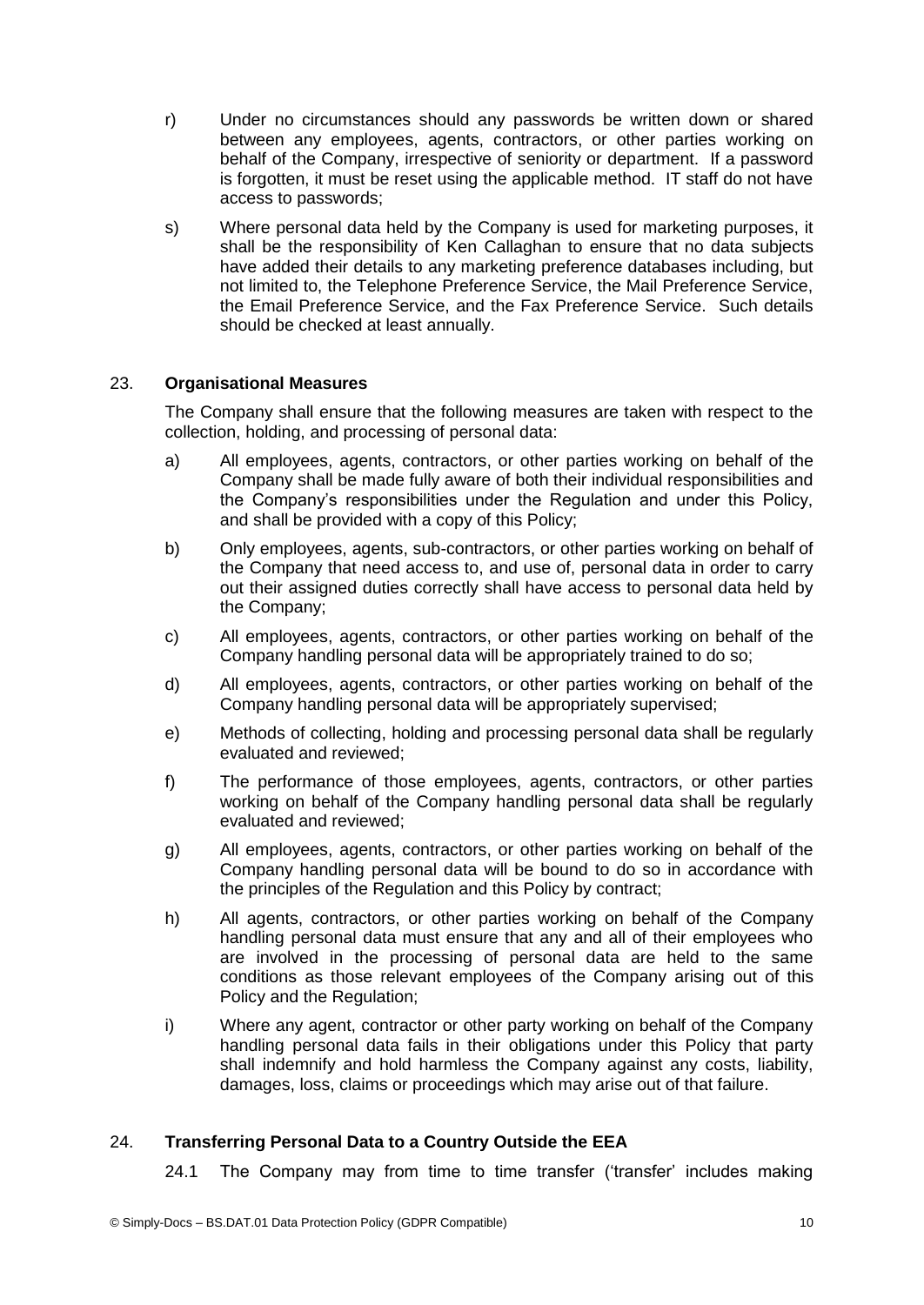available remotely) personal data to countries outside of the EEA.

- 24.2 The transfer of personal data to a country outside of the EEA shall take place only if one or more of the following applies:
- a) The transfer is to a country, territory, or one or more specific sectors in that country (or an international organisation), that the European Commission has determined ensures an adequate level of protection for personal data;
- b) The transfer is to a country (or international organisation) which provides appropriate safeguards in the form of a legally binding agreement between public authorities or bodies; binding corporate rules; standard data protection clauses adopted by the European Commission; compliance with an approved code of conduct approved by a supervisory authority (e.g. the Information Commissioner's Office); certification under an approved certification mechanism (as provided for in the Regulation); contractual clauses agreed and authorised by the competent supervisory authority; or provisions inserted into administrative arrangements between public authorities or bodies authorised by the competent supervisory authority;
- c) The transfer is made with the informed consent of the relevant data subject(s);
- d) The transfer is necessary for the performance of a contract between the data subject and the Company (or for pre-contractual steps taken at the request of the data subject);
- e) The transfer is necessary for important public interest reasons;
- f) The transfer is necessary for the conduct of legal claims;
- g) The transfer is necessary to protect the vital interests of the data subject or other individuals where the data subject is physically or legally unable to give their consent; or
- h) The transfer is made from a register that, under UK or EU law, is intended to provide information to the public and which is open for access by the public in general or otherwise to those who are able to show a legitimate interest in accessing the register.

# 25. **Data Breach Notification**

- 25.1 All personal data breaches must be reported immediately to the Company's data protection officer.
- 25.2 If a personal data breach occurs and that breach is likely to result in a risk to the rights and freedoms of data subjects (e.g. financial loss, breach of confidentiality, discrimination, reputational damage, or other significant social or economic damage), the data protection officer must ensure that the Information Commissioner's Office is informed of the breach without delay, and in any event, within 72 hours after having become aware of it.
- 25.3 In the event that a personal data breach is likely to result in a high risk (that is, a higher risk than that described under Part 25.2) to the rights and freedoms of data subjects, the data protection officer must ensure that all affected data subjects are informed of the breach directly and without undue delay.
- 25.4 Data breach notifications shall include the following information:
- a) The categories and approximate number of data subjects concerned;
- b) The categories and approximate number of personal data records concerned;